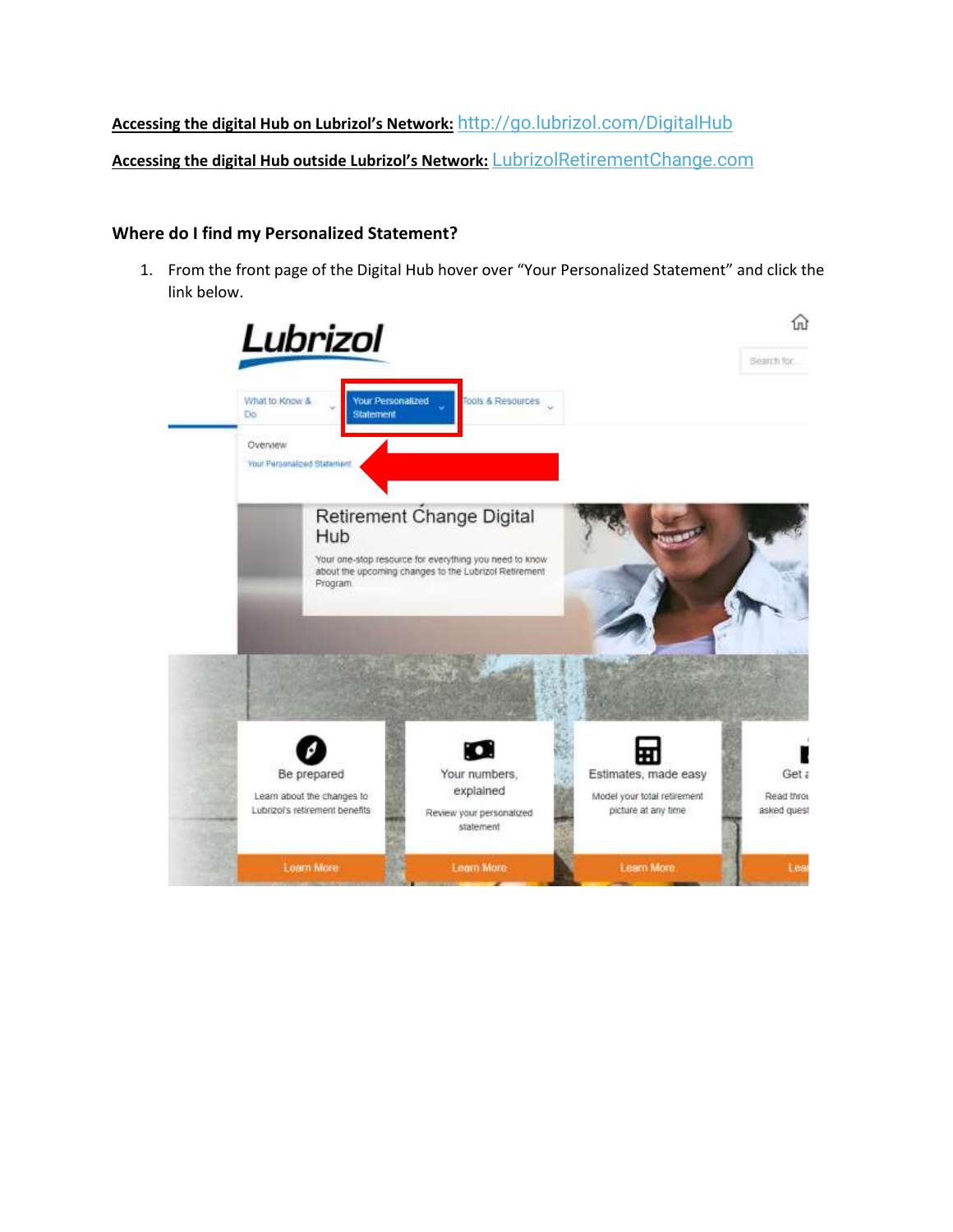### **Where do I find information on the Frozen Pension benefit?**

1. From the front page of the Digital Hub hover over "What to Know & Do" and click "Frozen Pension Benefit"



2. To access eepoint please click "Questions", then "eepoint" on the Frozen Pension Benefit site. This will also provide access to estimate Pension benefits.

| The Pension Plan will remain in place, with all vested benefits earned through December 31, 2021, fully available to<br>you when you retire. Lubrizor will freeze the pension benefit effective December 31, 2021.<br>. The vested benefits you've earned through December 31, 2021, will be available to you when you refire or<br>terminate employment.<br>. You will not lose any pension benefits earned prior to December 31, 2021 (the freeze date).<br>. This benefit will now be referred to as your Frozen Pension Benefit.<br>How it Works.<br><b>Oursticns</b><br>View the Pension Plan Summary Plan Description.<br>v Pension Service Center at 1-177-459-2403.<br>Contact Berkshire Hatho<br>Visit eepoint. | <b>Frozen Pension Benefit</b> |
|--------------------------------------------------------------------------------------------------------------------------------------------------------------------------------------------------------------------------------------------------------------------------------------------------------------------------------------------------------------------------------------------------------------------------------------------------------------------------------------------------------------------------------------------------------------------------------------------------------------------------------------------------------------------------------------------------------------------------|-------------------------------|
| A pension freeze means new benefits will not be earned after that date - which means that pay and service after<br>December 31, 2021, will not count for determining your benefits under this plan.                                                                                                                                                                                                                                                                                                                                                                                                                                                                                                                      |                               |
| Beginning Jan. 1, 2022, you will no longer earn pension benefits.<br>Note: Certain terms and conditions you are familiar with (like the early retirement discount) will stay in effect. A<br>description of the current plan benefit formula(s) may be viewed in the Pension Plan Summary Plan Description.<br>(SPD).                                                                                                                                                                                                                                                                                                                                                                                                    |                               |
|                                                                                                                                                                                                                                                                                                                                                                                                                                                                                                                                                                                                                                                                                                                          |                               |
|                                                                                                                                                                                                                                                                                                                                                                                                                                                                                                                                                                                                                                                                                                                          |                               |
|                                                                                                                                                                                                                                                                                                                                                                                                                                                                                                                                                                                                                                                                                                                          |                               |
|                                                                                                                                                                                                                                                                                                                                                                                                                                                                                                                                                                                                                                                                                                                          |                               |
|                                                                                                                                                                                                                                                                                                                                                                                                                                                                                                                                                                                                                                                                                                                          |                               |
|                                                                                                                                                                                                                                                                                                                                                                                                                                                                                                                                                                                                                                                                                                                          |                               |
|                                                                                                                                                                                                                                                                                                                                                                                                                                                                                                                                                                                                                                                                                                                          |                               |
|                                                                                                                                                                                                                                                                                                                                                                                                                                                                                                                                                                                                                                                                                                                          |                               |
|                                                                                                                                                                                                                                                                                                                                                                                                                                                                                                                                                                                                                                                                                                                          |                               |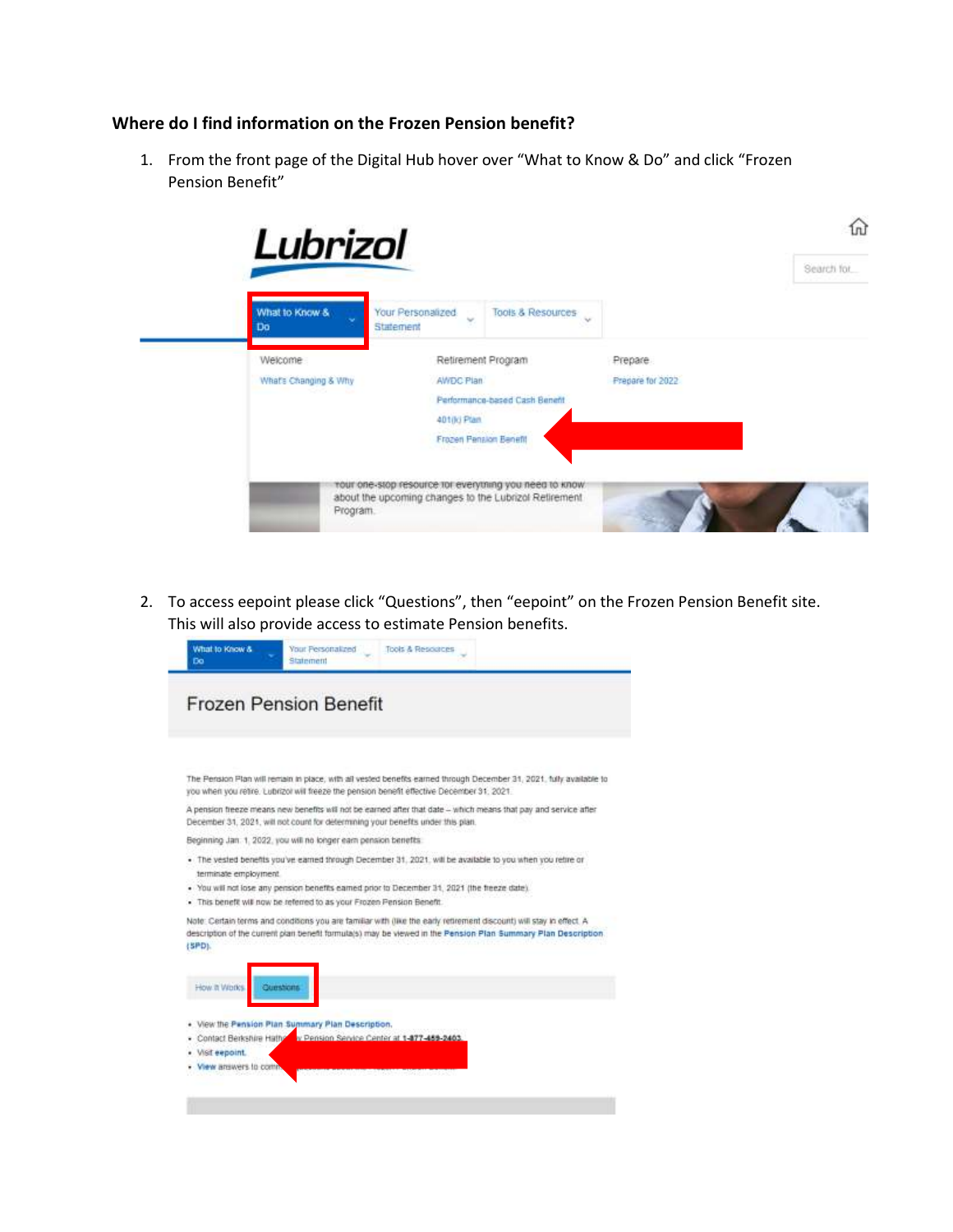## **Where do I find information on the Performance-based Cash Benefit?**

1. From the front page of the Digital Hub hover over "What to Know & Do" and click "Performance-based Cash Benefit"



**Where do I find information on the Age-Weighted Defined Contribution Plan?**

3. From the front page of the Digital Hub hover over "What to Know & Do" and click "AWDC Plan"

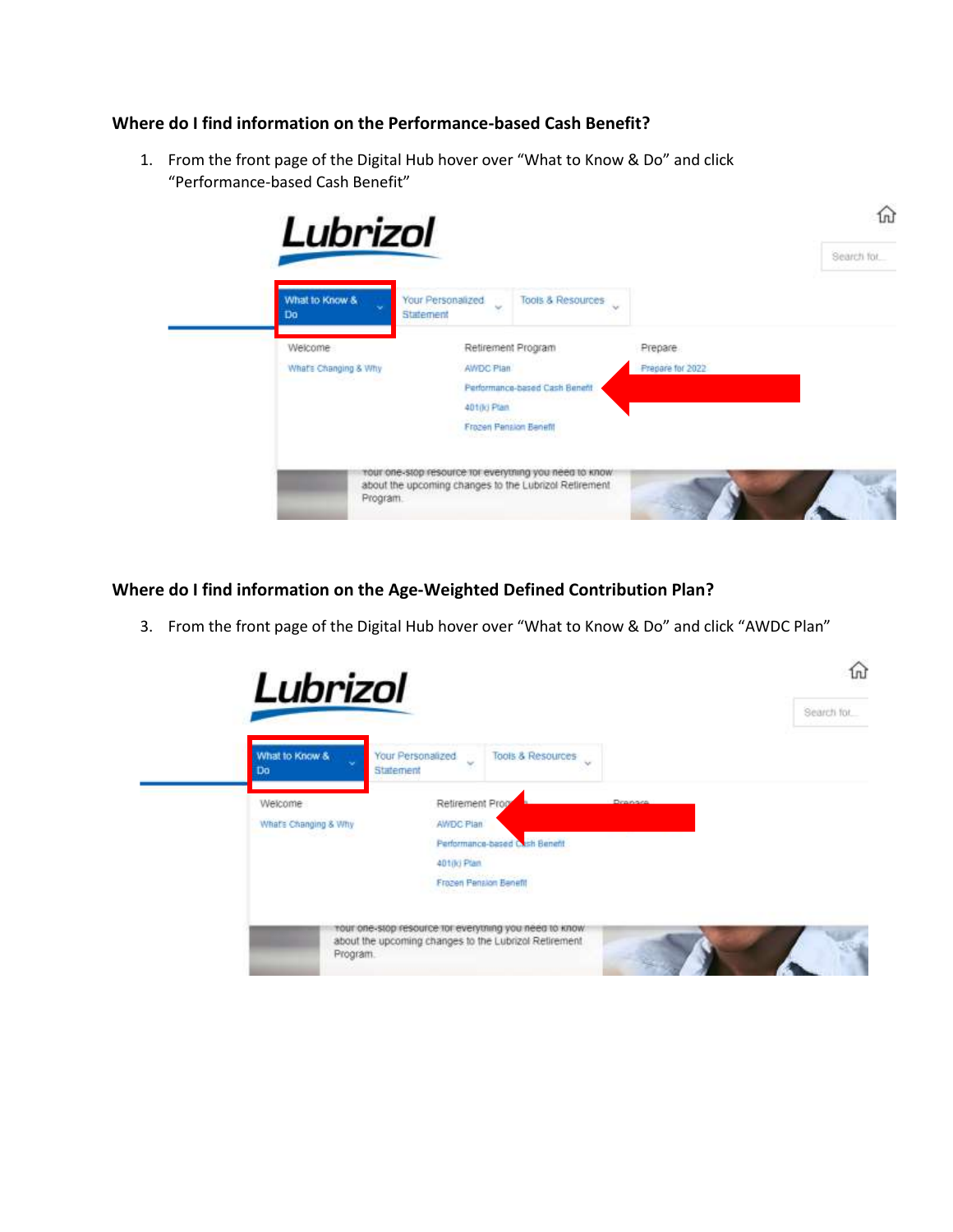#### **Where can I find information on Empower's Financial Planning?**

1. From the front page of the Digital Hub hover over "Tools & Resources" and click "Answers to Your Questions"



2. Click "Financial Counseling"

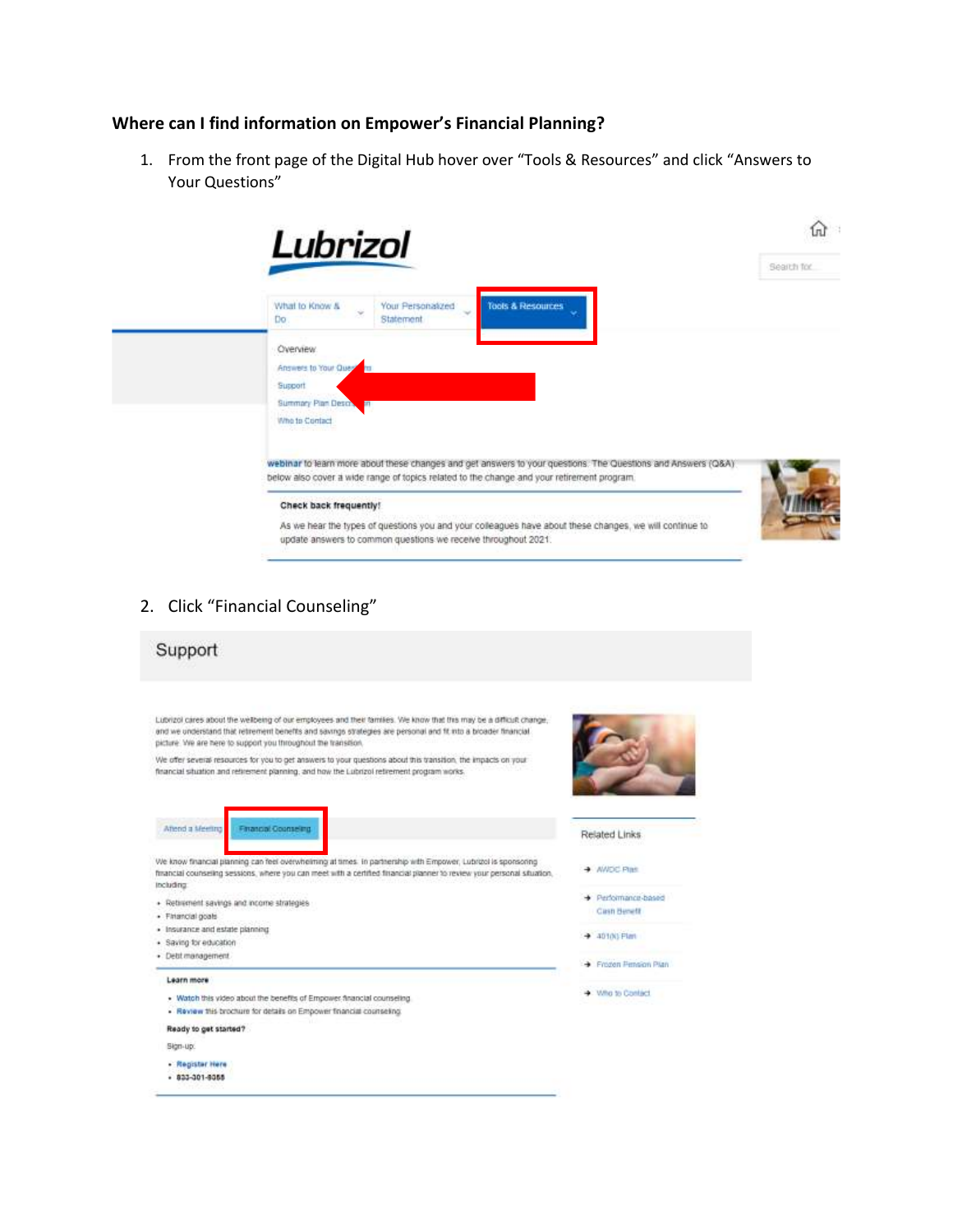## **Where can I find additional answers to my questions?**

3. From the front page of the Digital Hub hover over "Tools & Resources" and click "Answers to Your Questions"



**Where can I register to attend an education session? Click any of the links below.**

**[June 24 Benefits Meeting](https://gem.apps.lubrizol.com/calendar?eid=2999)** 

[June 29 Benefits Meeting](https://gem.apps.lubrizol.com/calendar?eid=3000)

[June 30 Benefits Meeting](https://gem.apps.lubrizol.com/calendar?eid=3001)

[October 19 Benefits Meeting](https://gem.apps.lubrizol.com/calendar?eid=3002)

[October 21 Benefits Meeting](https://gem.apps.lubrizol.com/calendar?eid=3003)

[October 26 Benefits Meeting](https://gem.apps.lubrizol.com/calendar?eid=3004)

[October 27 Benefits Meeting](https://gem.apps.lubrizol.com/calendar?eid=3005)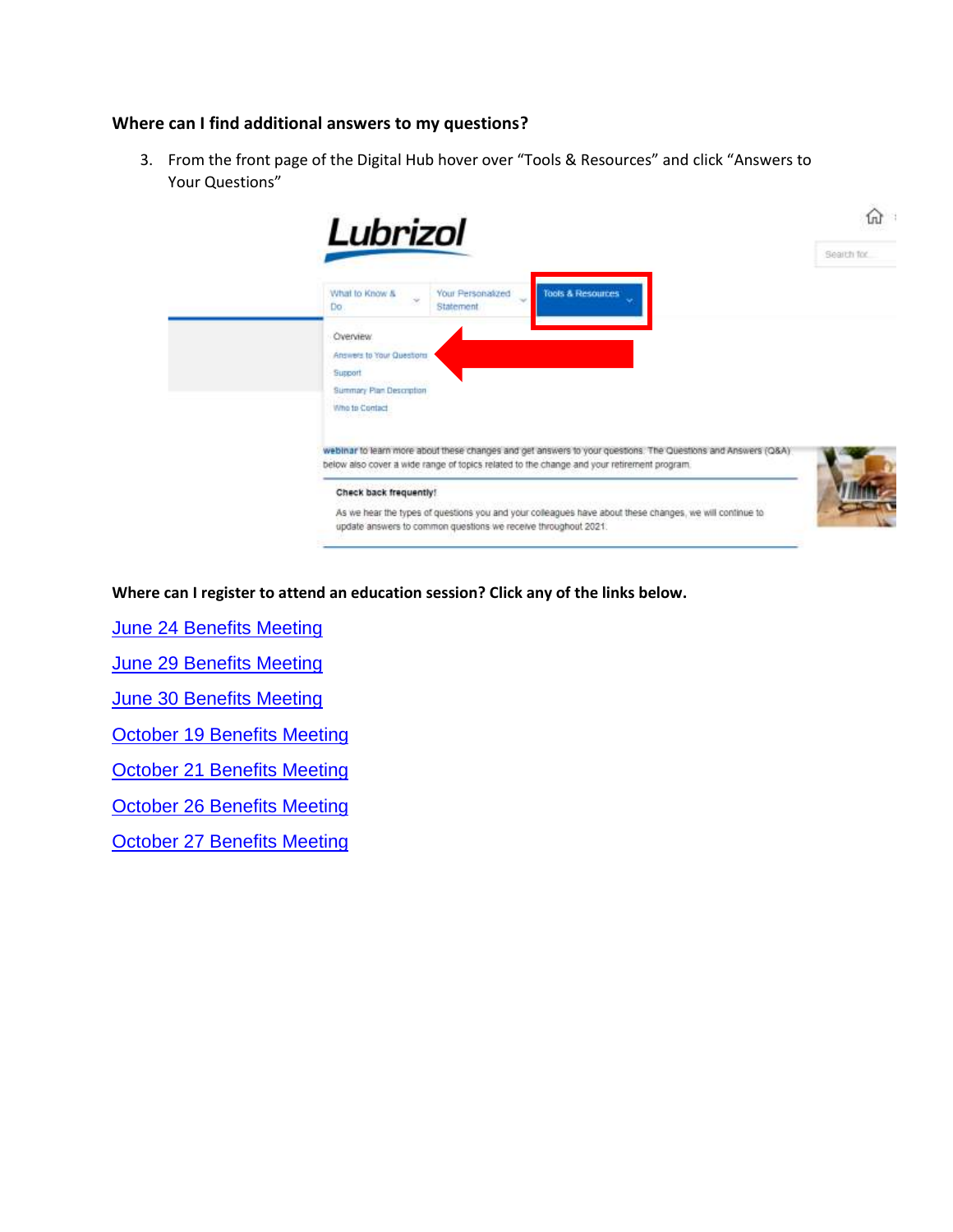## **Is there a recorded version of the webinar?**

Yes, it is located on the Digital Hub:

| <b>Support</b>                                                                                                                                                                                                                                                                                                                                                                 |               |                                                                                                                      |                                                        |
|--------------------------------------------------------------------------------------------------------------------------------------------------------------------------------------------------------------------------------------------------------------------------------------------------------------------------------------------------------------------------------|---------------|----------------------------------------------------------------------------------------------------------------------|--------------------------------------------------------|
| and we understand that retirement benefits and savings strategies are personal and fit into a broader financial<br>picture. We are here to support you throughout the transition.                                                                                                                                                                                              |               | Lubrizol cares about the wellbeing of our employees and their families. We know that this may be a difficult change, |                                                        |
| We offer several resources for you to get answers to your questions about this transition, the impacts on your<br>financial situation and retirement planning, and how the Lubrizol retirement program works.                                                                                                                                                                  |               |                                                                                                                      |                                                        |
|                                                                                                                                                                                                                                                                                                                                                                                |               |                                                                                                                      |                                                        |
| <b>Financial Counseling</b>                                                                                                                                                                                                                                                                                                                                                    |               |                                                                                                                      | <b>Related Links</b>                                   |
|                                                                                                                                                                                                                                                                                                                                                                                |               |                                                                                                                      | AWDC Plan                                              |
| <b>Date</b>                                                                                                                                                                                                                                                                                                                                                                    | <b>Time</b>   | <b>Registration Link</b>                                                                                             | $\rightarrow$ Performance-based<br><b>Cash Benefit</b> |
| October 19, 2021                                                                                                                                                                                                                                                                                                                                                               | 11:00 a.m. ET | Register here                                                                                                        |                                                        |
| October 21, 2021                                                                                                                                                                                                                                                                                                                                                               | 3:00 p.m. ET  | Register here                                                                                                        | $\rightarrow$ 401(k) Plan                              |
| October 26, 2021                                                                                                                                                                                                                                                                                                                                                               | 9:30 a.m. ET  | Register here                                                                                                        | > Frozen Pension Plan                                  |
| October 27, 2021                                                                                                                                                                                                                                                                                                                                                               | 4:00 p.m. ET  | Register here                                                                                                        | $\rightarrow$ Who to Contact                           |
|                                                                                                                                                                                                                                                                                                                                                                                |               |                                                                                                                      |                                                        |
|                                                                                                                                                                                                                                                                                                                                                                                |               |                                                                                                                      |                                                        |
|                                                                                                                                                                                                                                                                                                                                                                                |               |                                                                                                                      |                                                        |
| Attend a Meeting<br>You are not alone. Lubrizol will host virtual educational webinars to help you understand the change and provide<br>answers to your questions.<br>Here is an overview of your Lubrizol Retirement Program that was<br>presented at the Retirement Roadshow.<br>This informational document will provide an understanding of what's changing, including how |               |                                                                                                                      |                                                        |

**Could you provide the slide from Empower that explains the different modeling options and items?**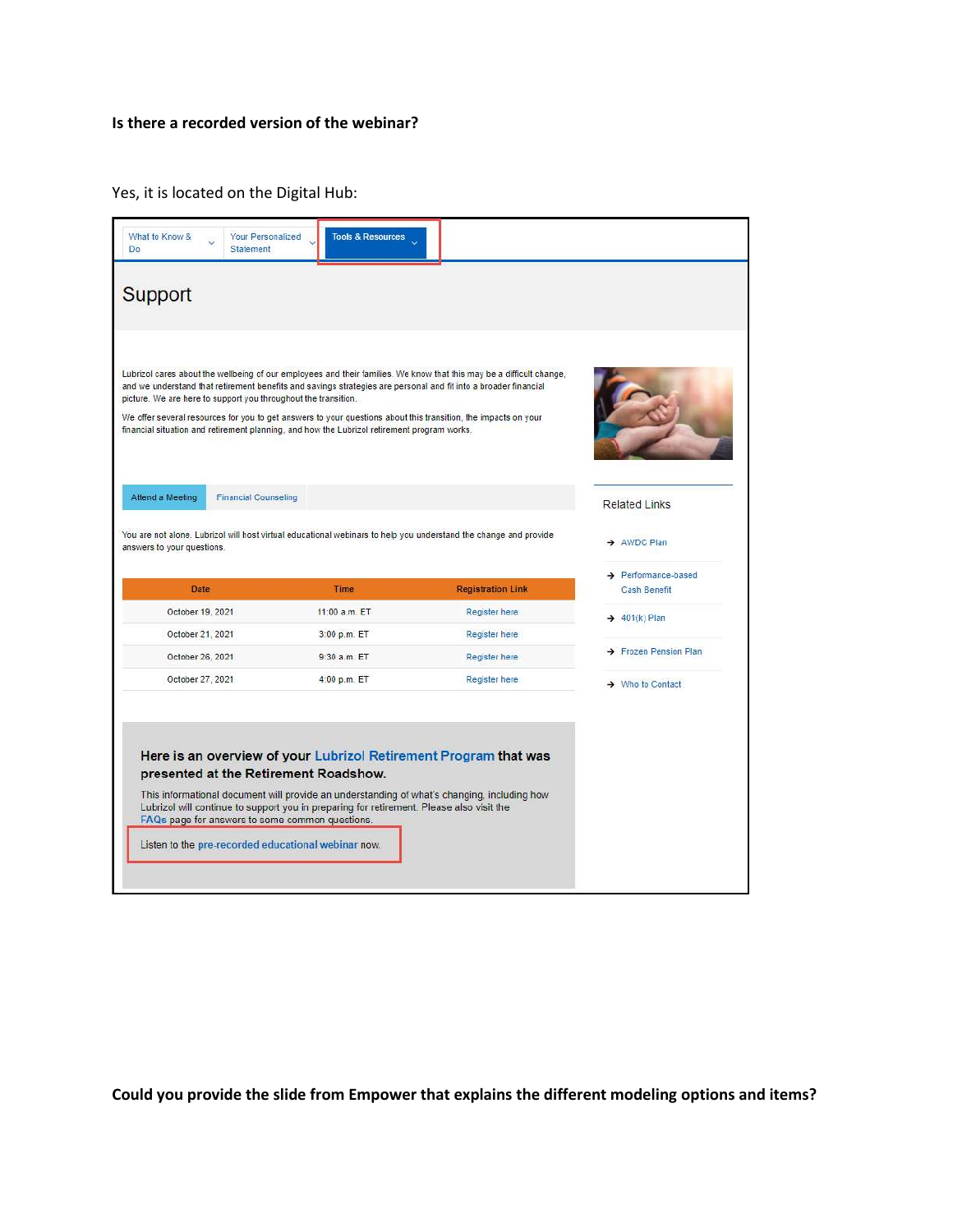|                                                                                                            | <b>Retirement Income Projection Tool</b>                                                                                                                |                                                                         |                                                                                |                                                                                     |  |
|------------------------------------------------------------------------------------------------------------|---------------------------------------------------------------------------------------------------------------------------------------------------------|-------------------------------------------------------------------------|--------------------------------------------------------------------------------|-------------------------------------------------------------------------------------|--|
|                                                                                                            |                                                                                                                                                         |                                                                         |                                                                                | Important and timely messages about<br>your plan are located here.                  |  |
|                                                                                                            | Lubrizol<br>New Assorts Instraled Lennisterer                                                                                                           |                                                                         | O interested .                                                                 | <b>Lite Iu1</b>                                                                     |  |
|                                                                                                            | In retirement starting 2044                                                                                                                             | 59 <sup>°</sup><br>Enan                                                 | Today                                                                          | Monitor your progress foward replacing<br>75% of your current salary in retirement. |  |
| Add in outside savings or investments<br>for a more holistic projection.                                   | Participant Name<br>Estimated phontifilis agreement                                                                                                     | 54,569                                                                  | \$44,907.46<br>Toked automore furnished<br>The Liderin Hillman                 |                                                                                     |  |
| Lubrizol pension benefit also spowars<br>in Employer contributions.                                        | Mystylegs's TrurityH contifictions<br>Social Linuxity                                                                                                   | Other points.<br><b>Insurer glob</b>                                    | <b>Freedmannel Reads to</b><br>and Earlingt Flax<br>IVV, DERIGHT ANNA<br>S.tek | View your projected monthly (or annual)<br>reforment income.                        |  |
| Estimate your health costs in<br>retrement (feature available if you are                                   | <b>ISBN</b><br>PL124<br>12,490                                                                                                                          | \$462                                                                   | 13-91-340 E Froam Firmaile<br>Plan Banadis                                     | Lubrizol Pension Plan benefit<br>information                                        |  |
| $30635 + 1$                                                                                                | Healthcare costs<br>How do I compare<br><b><i><u>Native event (Incorne</u></i></b><br>The Lubran Corporation Employees' Profit Sharing and Savings Plan |                                                                         | 10.70% at . nearest                                                            | See how your savings compare to<br>others with similar demographics.                |  |
|                                                                                                            | <b>REFORE TAX CONTINENTION: 0%</b><br>[+] Add a new curriculuition<br>Early.                                                                            | 40100 - Company match                                                   | lastificar.                                                                    |                                                                                     |  |
| Leam how changing your contribution<br>rate, retirement age and investments<br>might affect future income. | NETWORKSTACK-12<br>warnership departs (6123)                                                                                                            | 10 100% via to 6% of defensive<br>401/4/ - Other company<br>pertitudes. | That I Add a fraction on                                                       |                                                                                     |  |
|                                                                                                            | -Drive-allie<br>lagression                                                                                                                              | @ 2% ags based contribution<br>fased on age on last day of<br>Plan Year |                                                                                |                                                                                     |  |

**Information about the Age Weighted Defined Contribution Plan can be found on the digital hub**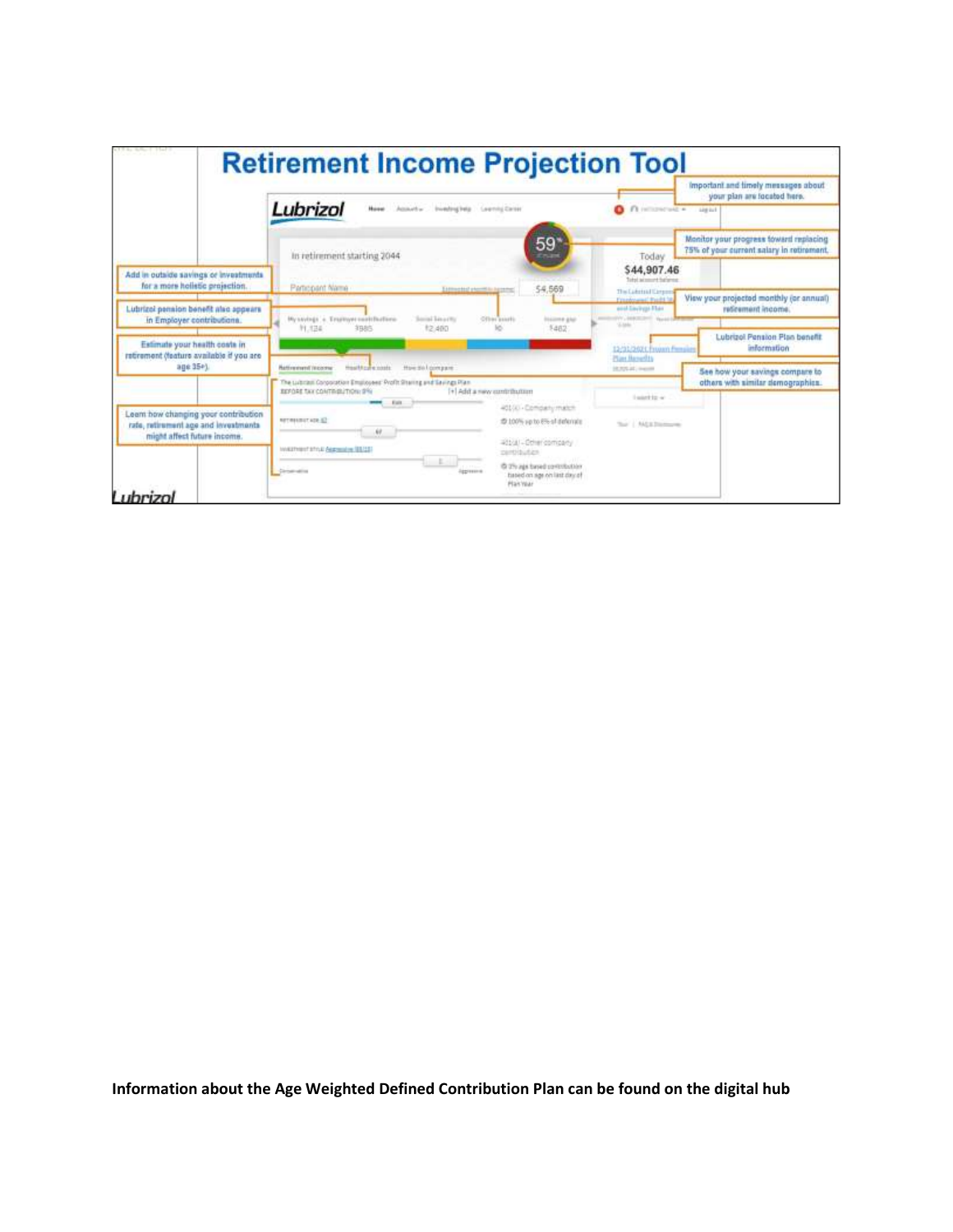| Lubrizol                                                                                                 |                                                                                                                                                                                                                                   |                              | m           | Wendy Kellatis ~ |
|----------------------------------------------------------------------------------------------------------|-----------------------------------------------------------------------------------------------------------------------------------------------------------------------------------------------------------------------------------|------------------------------|-------------|------------------|
|                                                                                                          |                                                                                                                                                                                                                                   |                              | Seineth for | Q                |
| What to Know &<br>Do<br>Statement                                                                        | Your Personalized<br>Tools & Resources                                                                                                                                                                                            |                              |             |                  |
| Welcome<br>What's Changing & Why                                                                         | Retirement Program<br>AWDC Plan<br>Performance-based Cash Benefit<br>40100 Plan<br>Frazen Pension Benefit                                                                                                                         | Prepare<br>Prepare for 2022  |             |                  |
| <b>AWDC Plan</b>                                                                                         | January 1, 2022 The AWDC Plan is market-competitive, offers flexibility and empowers you to own, manage and                                                                                                                       |                              |             |                  |
|                                                                                                          | You will be automatically enrolled in the Lubrizol Corporation Age-Weighted Defined Contribution (AWDC) Plan on<br>January 1, 2022. The AWDC Plan is market-competitive, offers flexibility and empowers you to own, manage and   |                              |             |                  |
|                                                                                                          | Lubrizol will make an automatic annual contribution of 3.00% to 7.50% of your eligible pay to your AWDC account.<br>based on your age as of December 31 of each year. The annual amount is generally deposited by March 15 of the |                              |             |                  |
| Age                                                                                                      |                                                                                                                                                                                                                                   | <b>Lubrizol Contribution</b> |             |                  |
| (as of Dec. 31)<br>35 and younger                                                                        |                                                                                                                                                                                                                                   | (% of eligible pay)<br>3.00% |             |                  |
| $36 - 40$                                                                                                |                                                                                                                                                                                                                                   | 3.75%                        |             |                  |
| $41 - 45$                                                                                                |                                                                                                                                                                                                                                   | 4.50%                        |             |                  |
| $46 - 50$                                                                                                |                                                                                                                                                                                                                                   | 5.25%                        |             |                  |
| $51 - 55$                                                                                                |                                                                                                                                                                                                                                   | 6.00%                        |             |                  |
| build a financially secure future.<br>following year.<br>Your eligible contribution amount.<br>$56 - 60$ |                                                                                                                                                                                                                                   | 6.75%                        |             |                  |

**Key Features:**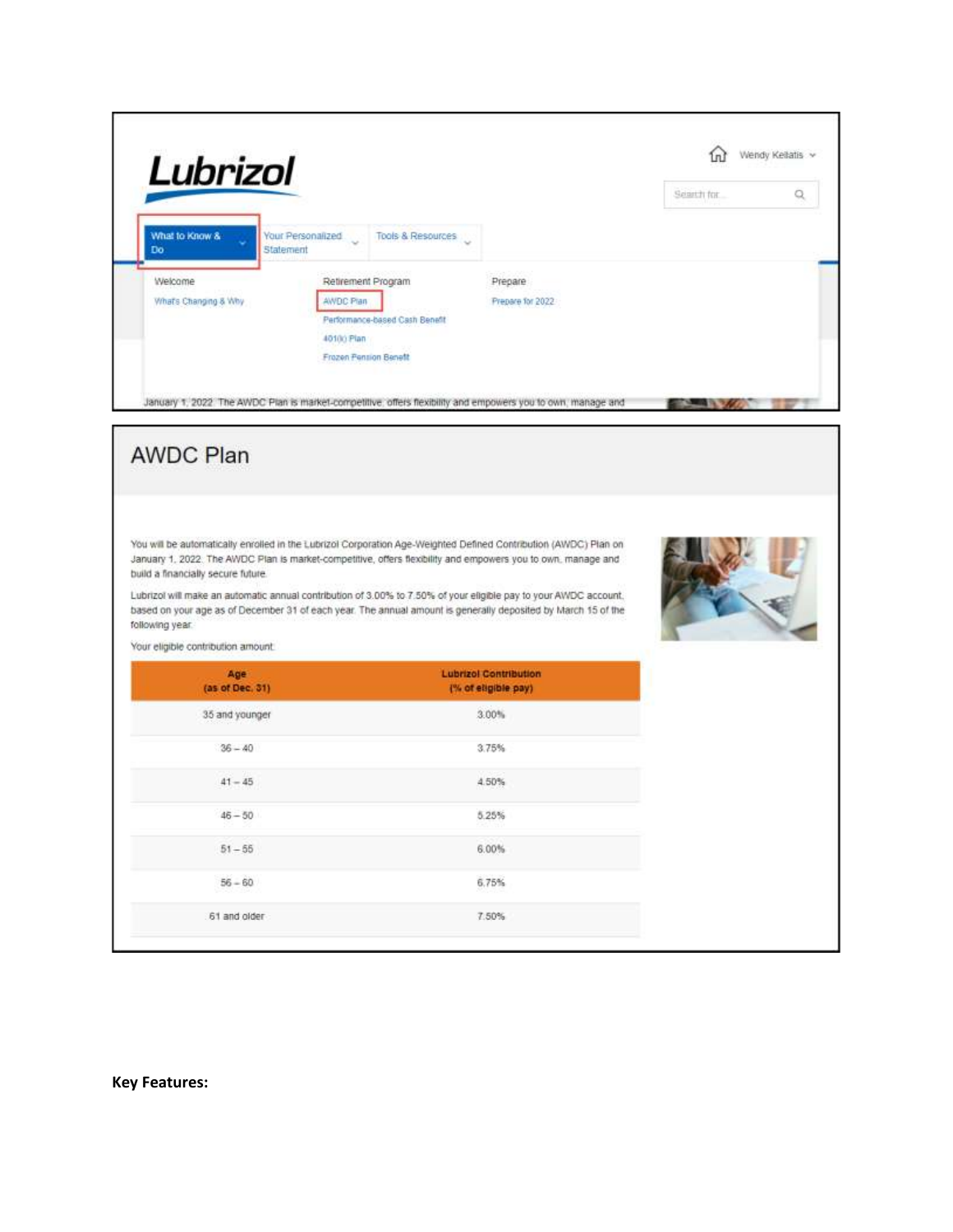- AWDC Plan is administered by Empower, the same plan administrator as the Lubrizol's 401(k) Plan.
- You can invest your AWDC savings in a variety of investment options available through Empower. Visit Empower to access resources to track and manage your progress toward retirement savings goals:
	- On the Lubrizol network: **[Empower](https://urldefense.proofpoint.com/v2/url?u=http-3A__go.lubrizol.com_US401K&d=DwMGaQ&c=3NBXXUKukgVIjVXwt0Rin6h0GAxIKZespWWvcJx4w9c&r=eXvWGnX9THjMNVYKRZhAYZYni7ZOwRshMq6Uf4_BO7TjOcQkbl7gfYg5xtZW8ebE&m=UqQ0dGfE9D7YUj3cz3KxW8fKdNJx1zhipeHElq9k5sk&s=AHlZiyyMp6MaYG00AbtjZdAE56nlOs4hSe_HaVGzsNE&e=)**
	- Outside the Lubrizol network: **[mylubrizolretirement.com](http://mylubrizolretirement.com/)**
- AWDC offers flexibility, including the ability to change investment direction at any time and take the benefit with you when you leave Lubrizol.
- Your vesting service in your pension benefit will count toward your vesting service in the AWDC Plan. As someone who joined Lubrizol prior to 2010, you will be 100% vested in your AWDC benefit.
- This is the same retirement benefit offered to employees hired on or after January 1, 2010.
- **EXECT** The AWDC is a unique and generous benefit that few companies offer.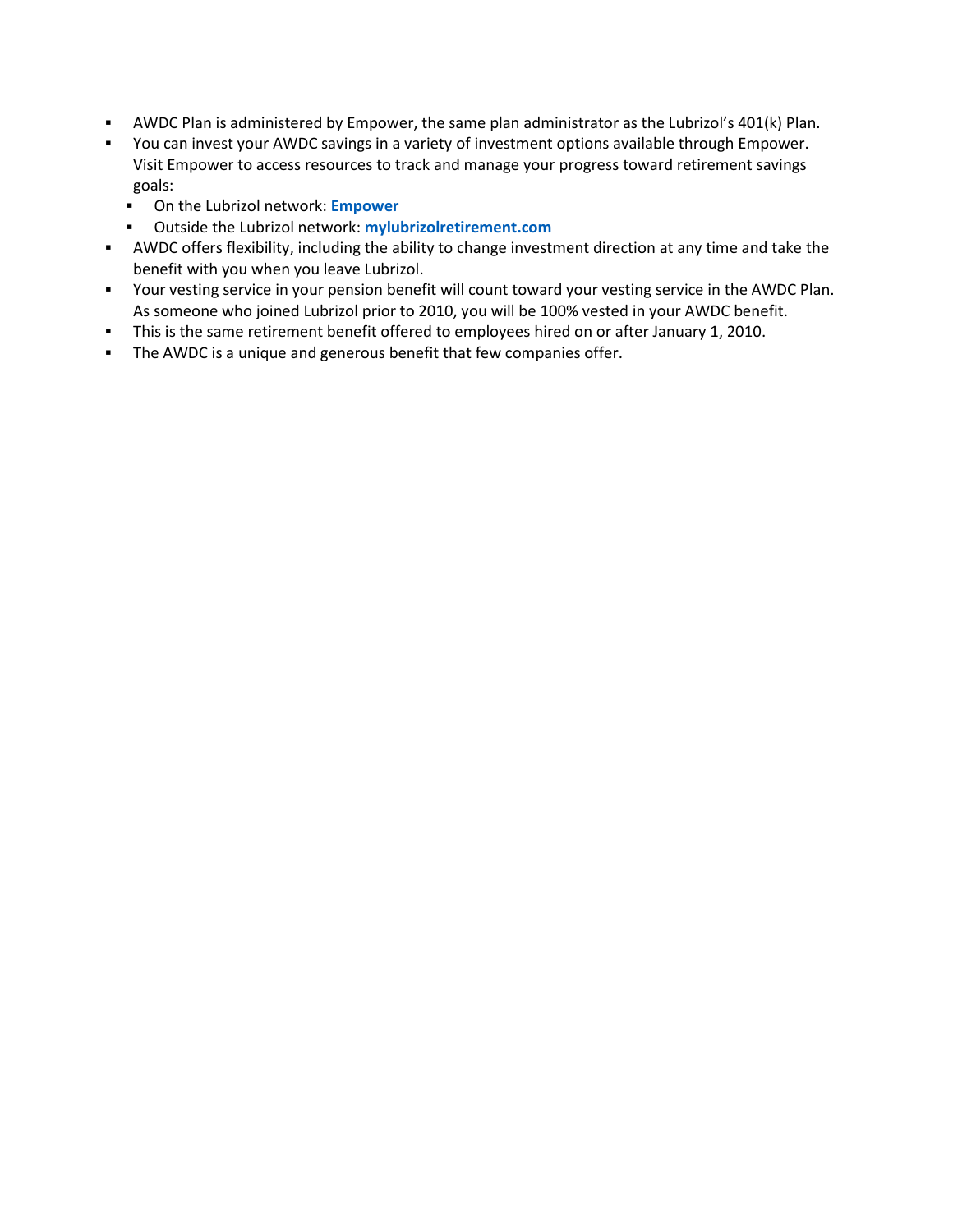## **Can you provide a diagram explaining the timing of these new benefits?**



*\*Must be employed on 12/31/21 to receive compensation posting for 2021 earnings.*

*\*\* Must be employed on 12/31/22 to receive AWDC contribution.*

*\*\*\*See Short and Long-Term Incentive Plan Documents to see requirement for a contribution.*